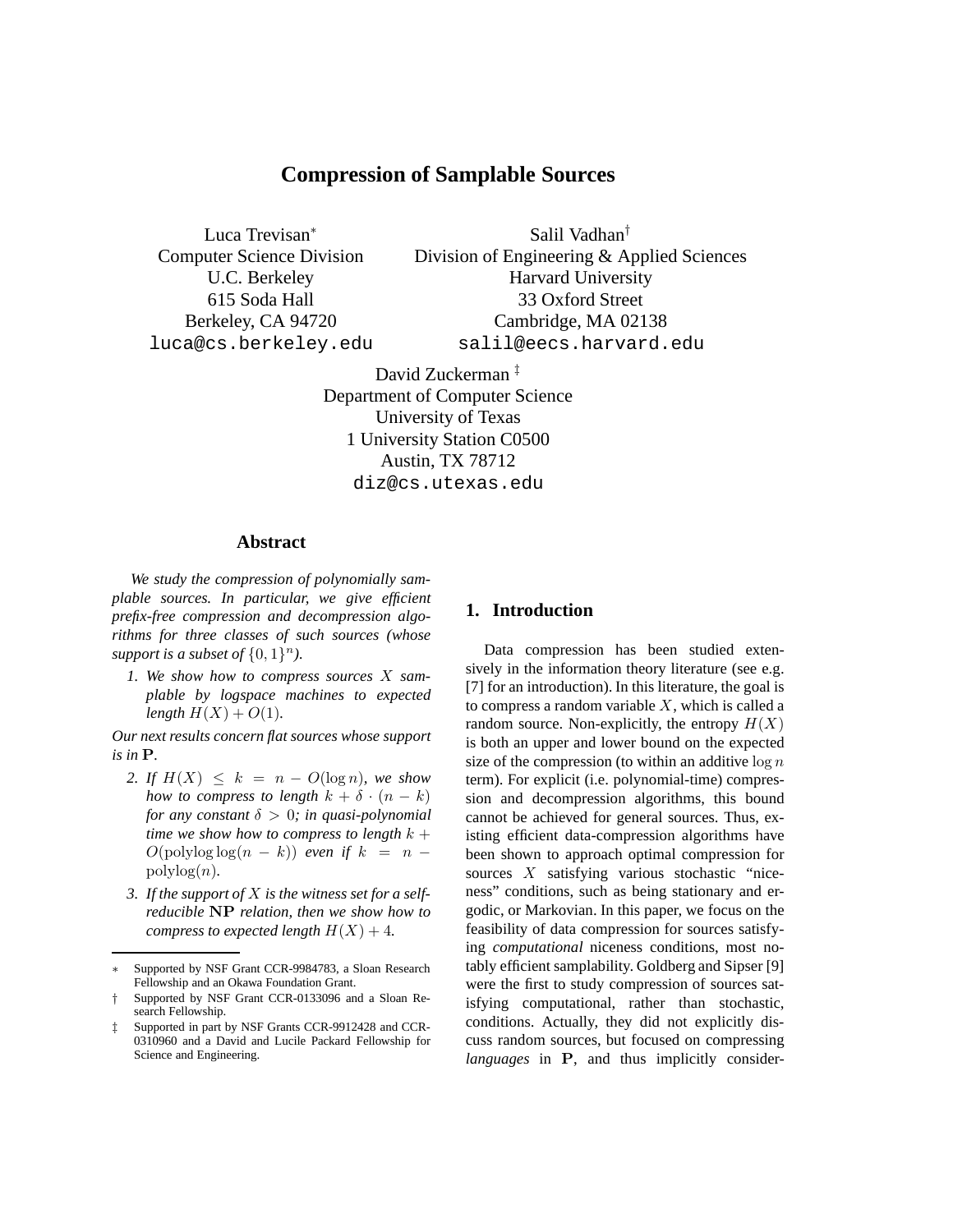ing sources uniformly distributed on all  $n$ -bit strings in such a language.

We extend and generalize their study. We focus on sources which are polynomially *samplable*, i.e. can be generated by a probabilistic polynomialtime algorithm. Samplability captures a very general class of sources, and it is arguably a reasonable model for probability distributions generated by various natural and man-made processes. When a distribution is not samplable, the problem of generating the distribution is computationally intractable, and this seems unlikely for "natural" sources.

The languages corresponding to the supports of samplable sources need not be in P. Indeed, while Goldberg & Sipser show that every sparse language in P can be compressed at least slightly, this is unlikely to be true for all polynomially samplable distributions.<sup>1</sup> Therefore, while seeking classes of samplable distributions that can be optimally compressed, we need to impose computational constraints that rule out the possibility of sampling pseudorandom distributions.

#### **Logspace Samplers**

We first study sources that can be sampled by a sampling algorithm that uses *logarithmic space*. (As is usual when studying randomized logspace, we only allow the algorithm one-way access to the random tape.) Such sources generalize Markovian sources (that can be thought of as being sampled by a constant-space sampling algorithm). On the other hand, it is known that no such source can be pseudorandom [17].

We show the existence of a universal compression algorithm for such sources that compresses optimally, up to an additive constant factor, in polynomial time. The compression algorithm is universal in the sense that it optimally compresses a source  $X$ without being given a sampler for  $X$ , and just knowing the existence of a sampling algorithm and an upper bound to the space used by the sampler. If the sampler is known, we use *arithmetic encoding*, a well known optimal compression method that can be used on any source for which it is possible to compute the *cumulative probability* distribution of the source. Our result is then obtained by giving

an algorithm for computing cumulative probabilities for sources sampled by logarithmic space algorithms.

We also prove a general result showing that if optimal compression is possible for a class of samplable distributions *given the sampler* then, with only an additive constant loss, optimal compression is also possible without being given the sampler, i.e. it is possible to do *universal compression* for this class. Applying this to the result above, we obtain a universal compression algorithm for sources samplable in space  $c \log n$  for any constant  $c$ .

#### **Sources with Membership Algorithms**

We next consider samplable sources for which membership in the support can be tested in polynomial time. Without further restrictions, a membership algorithm may not be useful; for example, the support of the source could be  $\{0, 1\}^n$  but some strings occur with tiny probability. We therefore require that the source be flat, i.e., uniform on its support. Observe that a membership algorithm rules out the possibility that such a distribution is pseudorandom. Indeed, the membership algorithm gives a way to distinguish the source from any other source of higher entropy.

The case of flat distributions with membership algorithms was studied by Goldberg and Sipser [9] who showed that every such source X on  $\{0,1\}^n$ could be compressed to  $k+3 \log n$  bits provided that the entropy of X is smaller than  $k = n - O(\log n)$ . We show how to improve the compression length to  $k+\delta \cdot (n-k)$  for an arbitrarily small constant  $\delta > 0$ , which saves more than a constant factor in overhead if  $k = n - o(\log n)$ . While Goldberg and Sipser use arithmetic encoding, we use a completely different method relying on recent constructions of expander graphs with expansion close to the degree [5]. In addition, our compression algorithm is deterministic, whereas the Goldberg–Sipser algorithm is probabilistic.

In our last main result, we show that if the support of the samplable distribution forms the witness set for a *self-reducible* NP relation, then we can compress almost optimally. As a consequence, we obtain polynomial-time compression algorithms for a wide variety of combinatorial structures for which sampling algorithms are known, e.g. the set of perfect matchings in a bipartite graph [15]. Our compression algorithm

<sup>1</sup> In particular, as first observed by Levin, pseudorandom distributions are incompressible and, if pseudorandom generators exist, then there are polynomially samplable pseudorandom distributions. See Section 3 for more details.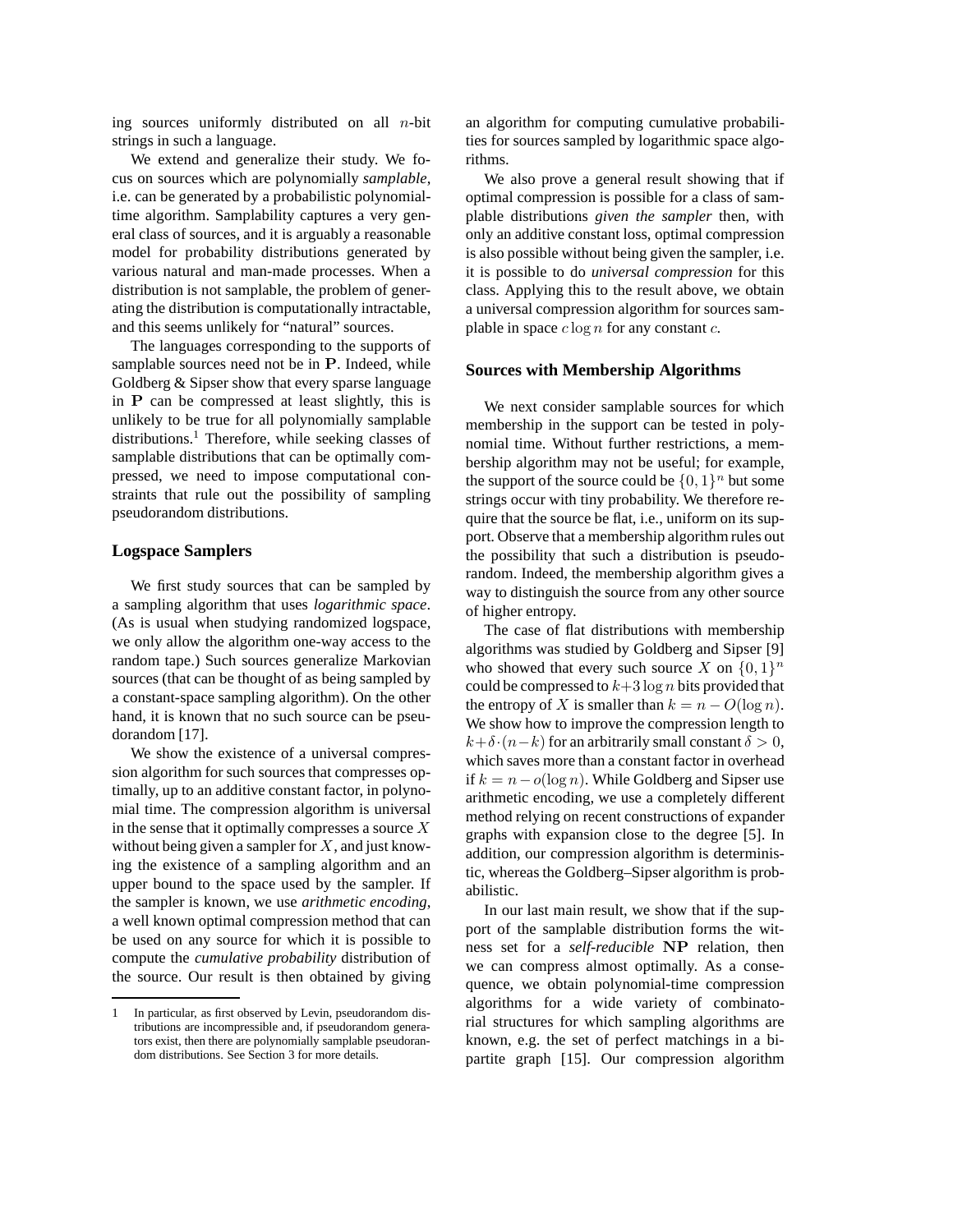computes an "approximate" arithmetic coding, using ideas underlying the proof that sampling implies approximate counting for self-reducible relations [16]. In fact, we show that, for self-reducible relations, near-optimal compression is *equivalent* to almost-uniform sampling (which in turn is known to be equivalent to approximate counting [16, 14]).

#### **Perspective and Open Problems**

There are a number of examples where the imposition of complexity-theoretic constraints on traditionally information-theoretic problems has been very fruitful. For example, modern cryptography developed and flourished out of the realization that Shannon's classic impossibility results [23] could be bypassed via the reasonable assumption that the adversary is computationally bounded [8].

Our restriction to *samplable* sources in particular was motivated by our work in [26], where we consider the somewhat related problem of (deterministic) random extraction, in which one is given a source of a certain entropy and wants to devise an algorithm that given a sample from the source outputs an almost uniform distribution. This deterministic randomness extraction problem was known to be impossible for general sources [21, 6], and it was known to be possible for very structured sources like Markovian sources (just like the data compression problem). In [26], it is shown that, under certain complexity assumptions, randomness extraction is possible for samplable sources. Another, earlier, work showing the promise of restricting to samplable sources is that of Lipton [18], who showed that if the distribution of errors in a channel is samplable, then it is possible to transmit information reliably even above the capacity bound.

As noted above, for data compression, the class of samplable sources is still too general, and thus we have tried to impose sensible additional restrictions that are still computational in nature, yet allow for interesting positive results. However, we have by no means exhausted the possibilities, and there may be other computational constraints that are even more relevant for data compression.

Another motivation for this line of work comes from the general project of understanding information-theoretic aspects of samplable sources. The theory of pseudorandom generators is naturally one major piece of this study. But samplable sources and their information-theoretic properties have also come up in unexpected places, such as in the complete problems for statistical zero knowledge [20, 10]. Understanding the compressibility of samplable sources can contribute to this general study, as it provides another measure of the (computational) randomness in a source. This compressibility measure was introduced by Yao [28], and properties of this measure have been recently studied by Barak and others [4].

A few years ago, Impagliazzo [12] posed an intriguing question about the relationship between compressibility and another standard measure of computational randomness, pseudoentropy. A source has *pseudoentropy* at least k if it is computationally indistinguishable from some distribution having entropy at least  $k$ . A source of pseudoentropy k cannot be compressed to  $k - \omega(\log n)$ by an efficient algorithm, and the question is whether the converse is true for samplable distributions. That is, does low pseudoentropy imply compressibility for samplable sources? This intriguing question is still an open problem. However, Wee [27] has exhibited an oracle relative to which the answer is no. Specifically, under this oracle there are samplable distributions over  $\{0,1\}^n$ of very low entropy and pseudoentropy that cannot be compressed to less than  $n - O(\log n)$  bits. It would be very interesting to obtain a similar result without oracles under complexity-theoretic assumptions.

### **2. Preliminaries**

#### **2.1. Basic definitions**

A *source* X is a probability distribution on strings of some length. We write  $x \stackrel{\text{R}}{\leftarrow} X$  to indicate that  $x$  is chosen randomly according to  $X$ . We think of  $X$  as being a member of a family of distributions (i.e., a probability *ensemble*), in order for asymptotic notions to make sense. The ensemble will usually be of the form  $(X_n)_{n \in \mathbb{Z}^+}$ , in which case  $X_n$  will be distributed on  $\{0,1\}^n$ <sup>2</sup> Sometimes we will consider ensem-

<sup>2</sup> Note that this differs from the notation used in classical information theory, where one writes  $X_i$  for an individual symbol of an infinite stochastic process  $X_1, X_2, \ldots$  and is concerned with compressing a prefix  $(X_1, X_2, \ldots, X_n)$  of this process.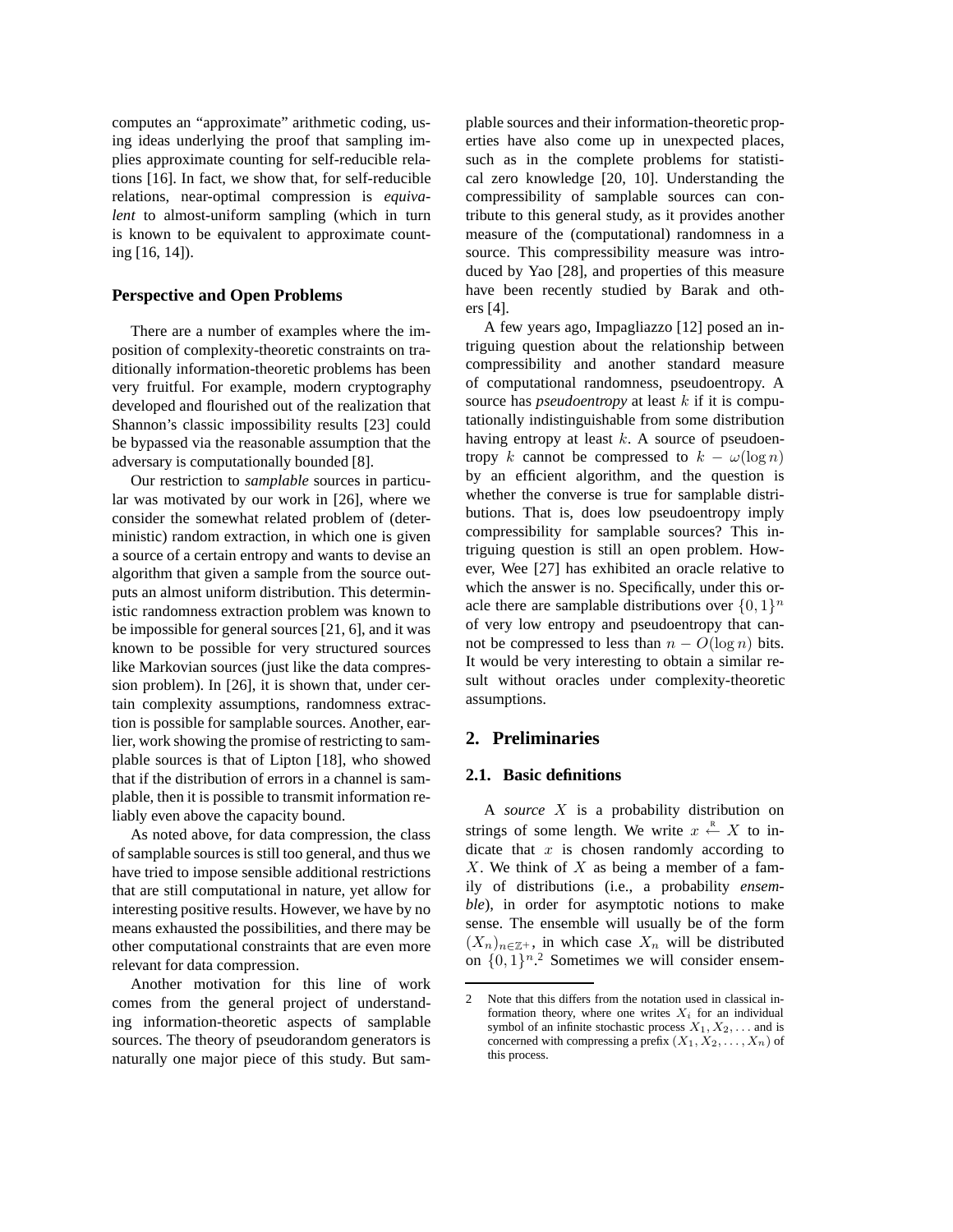bles  $(X_x)_{x \in L}$  indexed by strings in some language  $L \subseteq \{0,1\}^+$ , in which case  $X_x$  will be distributed over  $\{0,1\}^{p(|x|)}$  for some polynomial p. Here  $\Sigma^+ = \Sigma \Sigma^*$  is the set of strings over  $\Sigma$ , excluding the empty string.

We denote  $X(a) = Pr[X = a]$ . The *support* of X is  $\text{Sup}(X) = \{x | X(x) > 0\}$ . A *flat source* is uniform on its support.  $U_n$  is the uniform distribution on  $\{0,1\}^n$ .

**Definition 2.1.** *The entropy of a distribution* X *is*  $H(X) = \mathbb{E}_{x \stackrel{R}{\leftarrow} X}$  $\left[\log\left(\frac{1}{X(x)}\right)\right].$ 

Here, and throughout the paper, all logs are to base 2.

#### **2.2. Basics of compression**

**Definition 2.2.** *For functions*  $\text{Enc}: \Sigma^+ \to \Sigma^+$  *and*  $Dec: \Sigma^+ \to \Sigma^+$ , we say (Enc, Dec) compresses *source* X *to* length m *if*

- *1. For all*  $x \in \text{Sup}(X)$ ,  $\text{Dec}(\text{Enc}(x)) = x$ , and
- 2.  $E[|{\rm Enc}(X)|] \leq m$ .

*We say that the encoding is prefix-free if for all*  $x \neq 0$ y in  $\text{Sup}(X)$ ,  $\text{Enc}(x)$  *is not a prefix of*  $\text{Enc}(y)$ *.* 

All of our codes will be prefix-free. It is well known that a prefix-free encoding is "uniquely decodable"; that is, commas are not needed to send multiple samples of  $X$ .

**Definition 2.3.** *We say source* X *is* compressible *to length* m *if there exists functions* Enc *and* Dec *such that* (Enc, Dec) *compresses* X *to length* m*.*

It is well known that a source  $X$  is compressible to length  $H(X) + 1$  by a prefix-free encoding (see e.g. [7]). If the encoding is required to be uniquely decodable, then  $X$  is not compressible to length less than  $H(X)$ . Although the codes we construct are uniquely decodable, the above definitions are less restrictive (often called "nonsingular" compression) and allow some random variables X to be compressed to length less than  $H(X)$ . The biggest gap is obtained by the distribution  $X_n$ which chooses  $i$  uniformly from 0 to n-1 and  $y$ uniformly from  $\{0,1\}^{n-i-1}$  and outputs  $0^i1y$ . The compressed string is  $y$ , which has expected length  $H(X_n) - \log n$ . We assume the following is known but we do not know a reference.

**Lemma 2.1.** *A source*  $X_n$  *is not compressible to length less than*  $H(X_n) - \log H(X_n) - 1$ 

*Proof.* Convert any encoding Enc to a prefix-free encoding Enc' defined by  $\text{Enc}'(x) = \ell(x) \text{Enc}(x)$ , where  $\ell(x) = |Enc(x)|$  written in binary with leading 0's. Then Enc′ is prefix free, and hence uniquely decodable. The new compression length is

$$
\begin{array}{ll} & \text{E}[|\text{Enc}'(X_n)|] \\ \leq & \text{E}[|\text{Enc}(X_n)| + \log|\text{Enc}(X_n)| + 1] \\ \leq & \text{E}[|\text{Enc}(X_n)|] + \log \text{E}[|\text{Enc}(X_n)|] + 1 \, . \end{array}
$$

where the last inequality is by Jensen's inequality. By the lower bound for uniquely decodable codes,  $E[|\text{Enc}'(X_n)|] \geq H(X_n)$ . Setting  $L =$ E[ $|\text{Enc}(X_n)|$ ], we have  $L + \log L \ge H(X_n) - 1$ , which implies that  $L \ge H(X_n) - \log(X_n) - 1$ , as desired. desired.

Since tight non-explicit bounds are known, the interesting issue is *efficient* compressibility, e.g. when Enc and Dec are computed by polynomial-time algorithms. Indeed, much of the field of Data Compression is centered around understanding when this is possible. In order for efficient compressibility to make sense, we must specify how the source is presented. Ideally, the compression algorithm is only given a random sample from the source, and does not have any global information about the source other than the fact that it comes from some class of sources:

**Definition 2.4 (universal compression).** *Let* C *be a class of sources (i.e. class of probability ensembles*  $X_n$ *), and let*  $m = m(h, n)$  *be a function. We say that* (Enc, Dec) *is a* universal compression *algorithm for* C *with compression length* m *if for every source*  $X_n$  *in*  $\mathcal{C}$ *, there is a constant*  $c$  *such that* (Enc, Dec) *compresses*  $X_n$  *to length*  $m(H(X_n), n) + c$ 

For example, the classic Lempel–Ziv method is a universal compression algorithm with compression length  $H(X) + o(n)$  for the class of stationary ergodic processes [29]. (That is, the LZ method is guaranteed to effectively compress  $X_n$  if there is a stationary ergodic process  $Y_1, Y_2, \ldots$  such that  $X_n = (Y_1, \ldots, Y_n).$ 

Since universal compression is only known for a fairly restricted class of sources (and for those, only approaches the optimal compression length asymptotically), it is also of interest to study the case when the compression algorithm may depend on the entire source (rather than a single sample). That is, the compression algorithm is given a description  $d_n$  of the source  $X_n$ ,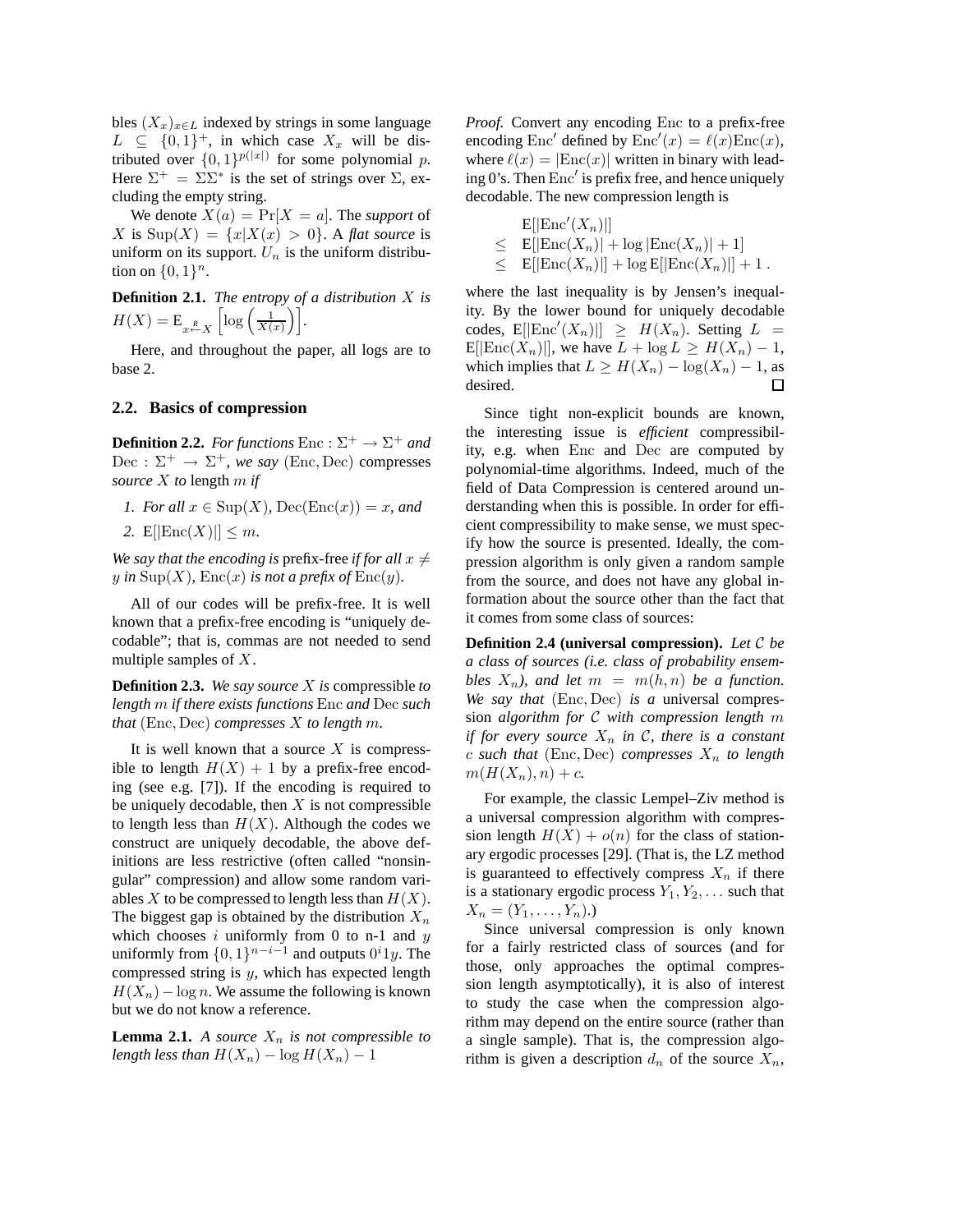and we require that  $Dec(Enc(x, d_n), d_n) = x$  for all  $x \in \text{Sup}(X_n)$ , and  $E[|\text{Enc}(X_n, d_n)|] \leq m$ . In other words,  $Enc'(\cdot)$  =  $Enc(\cdot, d_n)$  and  $\text{Dec}'(\cdot) = \text{Dec}(\cdot, d_n)$  should form a compression algorithm for  $X_n$  in the sense of Definition 2.2.

When the source is described *explicitly* (e.g. by the list of probability masses assigned to each string  $x$ ), then standard methods, such as Huffman coding (cf. [7]) compress to length  $H(X) + 1$ . But here the input size and the running time of the algorithm are both roughly  $2^n$ . Thus, it is more interesting to consider the case when the source is described in some compact, *implicit* form. Then the question is which implicit representations allow for efficient compression.

One general technique for obtaining efficient compression is *arithmetic coding*, which is feasible if computing the cumulative distribution function is feasible.

**Lemma 2.2 (arithmetic coding).** *Let* X *be a source on*  $\Sigma^n$  *and*  $\prec$  *a total order on*  $\text{Sup}(X)$ *.* Let  $F : \Sigma^n \rightarrow [0,1]$  be the following modi*fication of the cumulative distribution function of*  $X$ *:*  $F(x) = \sum_{a \prec x} X(a) + X(x)/2$ *. Define*  $Enc(x)$  *to be the first*  $\lceil log(1/X(x)) \rceil + 1$ *bits of*  $F(x)$ *. Then* Enc *is one-to-one and monotone, and* (Enc,Enc<sup>−</sup><sup>1</sup> ) *compresses* X *to length*  $H(X) + 2$ *. The encoding is prefix-free.* 

For example, if  $X$  is a Markovian source (i.e. the sequence of symbols of  $X$  form a Markov chain run for  $n$  steps), then it is known that the cumulative distribution function (with respect to the standard lexicographic order) can be computed in polynomial time, and hence so can the arithmetic coding. (See [7].) Note that since Enc is monotone, if Enc can be computed efficiently, then  $Enc^{-1}$  can also be computed efficiently by binary search. Several of our positive results will make use of arithmetic coding and variants.

Another useful fact is that it suffices to obtain a decoder which decodes correctly with high probability.

**Lemma 2.3.** *Suppose*  $X_n$  *is a source on*  $\{0,1\}^n$ *and the time* T *computable functions* Enc *and* Dec *satisfy*

$$
I. \Pr[\text{Dec}(\text{Enc}(X_n)) = X_n] \ge 1 - \epsilon, \text{ and}
$$

2.  $E[|{\rm Enc}(X_n)|] \leq m$ .

*Then there exist functions* Enc′ *and* Dec′ *that compress*  $X_n$  *to length*  $(1 - \epsilon)m + \epsilon n + 1$  *in time*  $O(T)$ *. If* Enc *gives a prefix-free encoding, then so does* Enc′ *.*

For example, if  $X$  is close (in variation distance) to a source which is highly compressible, then  $X$  itself is highly compressible.

Proof of Lemma 2.3. We construct Enc<sup>'</sup> and Dec<sup>'</sup> such that for all  $x \in \text{Sup}(X_n)$ ,  $\text{Dec}'(\text{Enc}'(x)) = x$ . On input x, Enc' first checks if  $Dec(Enc(x)) = x$ . If so, Enc' outputs  $0\text{Enc}(x)$  (0 concatenated with Enc $(x)$ ). If not, Enc' outputs 1x. It is easy to see that  $Enc'$  and the natural  $Dec'$  are as required.  $\Box$ 

# **3. Samplable Sources**

Classical results, such as those mentioned in the previous section, show that data compression is feasible for various classes of sources defined by statistical or information-theoretic constraints (e.g., stationary ergodic sources or Markovian sources). We propose to investigate classes of sources defined by *computational constraints*, specifically samplability:

**Definition 3.1.** *A source*  $X_n$  *is* samplable *if there is an efficient probabilistic algorithm* S *such that*  $S(1^n)$  *is distributed according to*  $X_n$ *. "Efficient" can be taken to mean a polynomial-time algorithm, a logarithmic space algorithm, a uniform or nonuniform algorithm, or any other complexity constraint, and will be specified in context.*

For sources  $X_x$  *indexed by strings, we instead require that*  $S(x)$  *is distributed according to*  $X_x$ *.* 

It is natural to consider samplable sources, since any source  $X$  which is polynomially compressible to length  $H(X)$ , and moreover for all  $x \in \text{Sup}(X)$ ,  $|Enc(x)| = H(X)$ , is polynomially samplable. This is because  $X = \text{Dec}(U_{H(X)})$ . Goldberg and Sipser [9] also studied compression of computationally constrained sources, but they focused on the complexity of deciding membership in the support of the source (for flat sources).

We recall that pseudorandom generators yield samplable sources that are incompressible. (In [9], this observation is attributed to L. Levin.)

**Proposition 3.1 (Levin).** *If one-way functions exist, then there exist polynomial-time samplable* sources  $X_n$  of entropy at most  $n^{\epsilon}$  that cannot be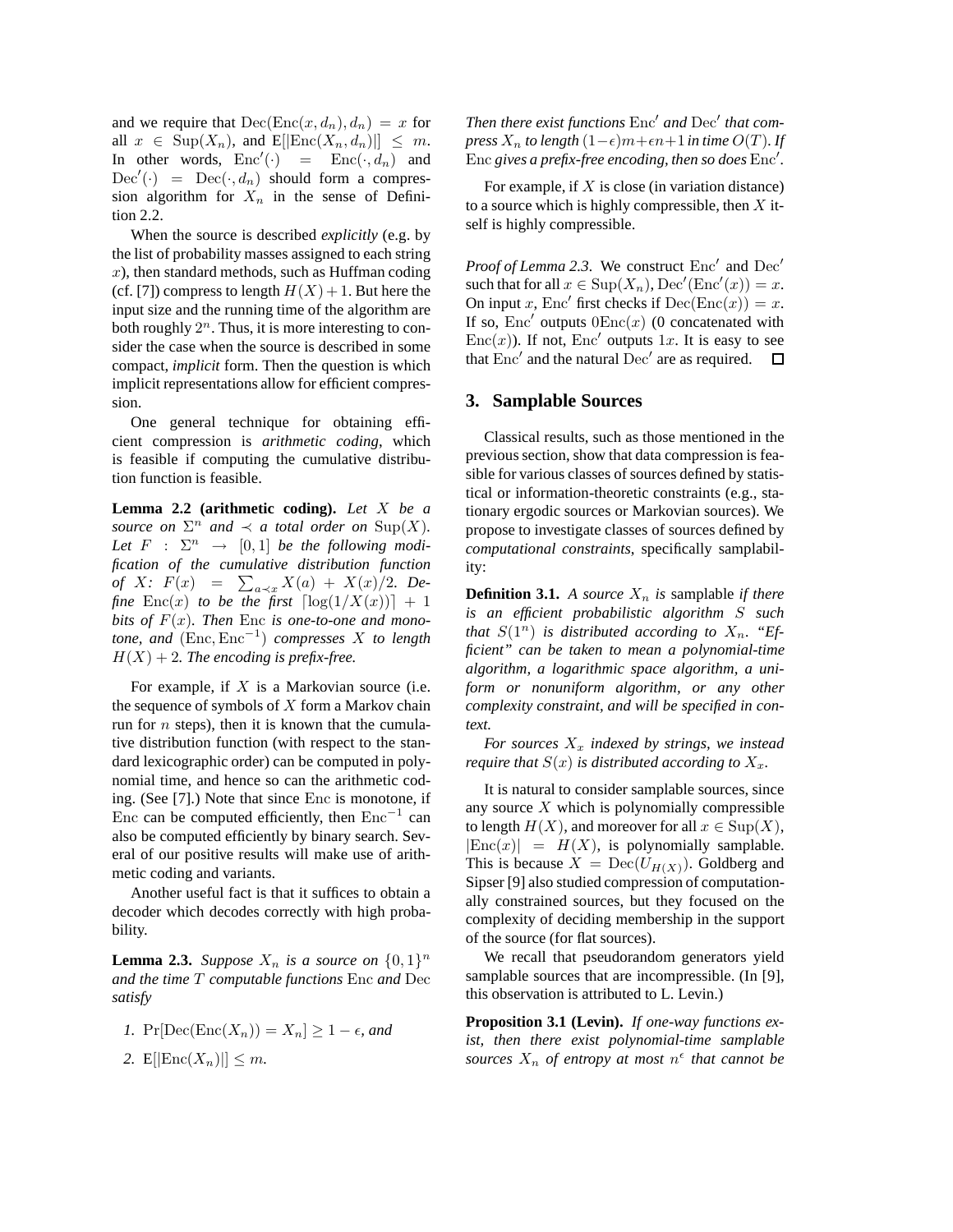*compressed to length* n − 3 *by any probabilistic polynomial-time algorithms* (Enc, Dec)*.*

*Proof.* (sketch) If one-way functions exist, then there exists a pseudorandom generator  $G : \{0,1\}^{n^e}$  $\rightarrow \{0,1\}^n$  [11]. Let  $X_n = G(U_{n^e})$ . From the pseudorandom property of G, it follows that  $Pr[Dec(Enc(U_n)) = 1] \ge Pr[Dec(Enc(X_n)) = 1] - neg(n)$ , where  $Pr[Dec(Enc(X_n)) = 1]$  –  $neg(n)$ , neg denotes a negligible function. The pseudorandom property of G also implies that  $E[|\text{Enc}(U_n)|] \leq E[|\text{Enc}(X_n)|] + \text{neg}(n) < n-2.5.$ That is, (Enc, Dec) compress a  $1 - \text{neg}(n)$  fraction of  $\{0, 1\}^n$  to average length  $n - 2.5$ . This is impossible by a counting argument.

Thus, we cannot hope to efficiently compress samplable sources in full generality. Instead, we aim to identify natural subclasses of samplable sources for which compression is feasible. We will focus on the case when the compression algorithms are given the sampling algorithm. This is a natural implicit description of the source (like those discussed in Section 2.2). Moreover, efficient compression in this case implies universal compression (for uniform algorithms):

**Lemma 3.1.** *Let*  $S \subseteq \Sigma^*$  *be a class of sampling algorithms (encoded as strings) and* C *be the corresponding class of sources. Suppose that there exist algorithms* (Enc, Dec) *such that for every*  $S \in \mathcal{S}$ ,  $(Enc(\cdot, S), Dec(\cdot, S))$  *compresses*  $X_n = S(1^n)$  *to length*  $m = m(H(X_n), n)$  *in time*  $\text{poly}(n) \cdot f(|S|)$ *for some function* f*. Then there exists a polynomialtime universal compression algorithm* (Enc′ , Dec′ ) *for* C *that compresses to length*  $m + O(1)$ *. If each* encoding  $Enc(\cdot, S)$  is prefix-free, then so is the en*coding* Enc′ *.*

*Proof.* Let  $\circ$  denote concatenation, and  $\text{bin}_n(i)$  denote the binary representation of  $i$ , padded out with leading 0's to  $1 + |\log n|$  bits. Let  $\Sigma^* = \{S_1, S_2, S_3, \ldots\}$  be an enumeration of all strings in lexicorgraphic order. Let  $p(n) \cdot f(|S|)$  be the running time of (Enc, Dec).

Enc'(x), on input  $x \in \{0, 1\}^n$ :

- 1. For each  $i = 1, \ldots, n$ 
	- (a) Run  $Enc(x, S_i)$  for  $p(n) \cdot n$  steps, and if it halts, let  $y_i$  be the output.
	- (b) Run  $Dec(y_i, S_i)$  for  $p(n) \cdot n$  steps. If it outputs x, set  $z_i = \text{bin}_n(i) \circ y_i$ .
- (c) If either Enc or Dec failed to halt within  $p(n) \cdot n$  steps, set  $z_i = \text{bin}_n(0) \circ x$ .
- 2. Output the shortest string among  $z_1, z_2, \ldots, z_n$ .

Dec'(*i*, *z*): If  $i = 0$ , output *z*. Otherwise output  $Dec(z, S_i).$ 

By inspection, the above algorithms run in polynomial time. For the compression length, suppose  $X_n$  is sampled by algorithm  $S_k \in \mathcal{S}$ . For all  $n \geq$  $\max\{k, f(|S_k|)\}, \text{Enc}(x, S_k)$  and  $\text{Dec}(y_k, S_k)$  will halt within  $p(n) \cdot f(n) \leq p(n) \cdot f(|S_k|)$  steps and thus  $z_k$  will equal  $(k, Enc(x, S_k))$ . Thus, the compression length will be at most

$$
E[|\text{Enc}'(X_n)|] \leq E[|(k, \text{Enc}(X, S_k))|]
$$
  

$$
\leq m(H(X_n), n) + O(1),
$$

since k is a constant. For  $n \leq \max\{k, f(|S_k|)\}\)$ , the compression length is bounded by a constant. compression length is bounded by a constant.

We will also allow our compression algorithms to be randomized, and in fact allow Enc and Dec to have *shared randomness*. Formally, we require  $Dec(Enc(x, r), r) = 1$  for all sequences of coin tosses  $r$ , and consider the compression length to be  $E[|Enc(X, R)|]$ , where the expectation is taken over  $X$  and the coin tosses  $R$ . This still maintains the "spirit" of data compression (because the randomness is independent of the source), and moreover the following lemma shows that the randomness can be eliminated at small cost, under plausible complexity assumptions.

**Lemma 3.2.** *Suppose there is a function in*  **of circuit complexity**  $2^{\Omega(n)}$ **.** *Then for every polynomial-time compression algorithm* (Enc, Dec) *with shared randomness there exists a deterministic polynomial-time compression algorithm* (Enc′ , Dec′ ) *such that for ev* $erv$  *source*  $X_n$ , *if* (Enc, Dec) *compresses* X *to*  $length\ m = m(H(X_n), n)$ , then  $(\text{Enc}', \text{Dec}')$  com*presses*  $X_n$  *to length*  $m + O(\log n)$ *. If* Enc *gives a prefix-free encoding, then so does* Enc′ *.*

*Proof.* Let  $t(n)$  be a bound on the running time of (Enc, Dec) on inputs of length  $n$ . Under the hypothesis, there is a pseudorandom generator  $G$ :  $\{0,1\}^{\ell(n)} \to \{0,1\}^{t(n)}$  with  $\ell(n) = O(\log n)$  such that no circuit of size  $t(n)$  can distinguish the output of G from uniform with advantage greater than  $\epsilon = 1/t(n)$  [19, 13]. We define  $Enc'(x)$  to be the shortest string in the set  $\{s \circ \text{Enc}(x, G(s)) : s \in$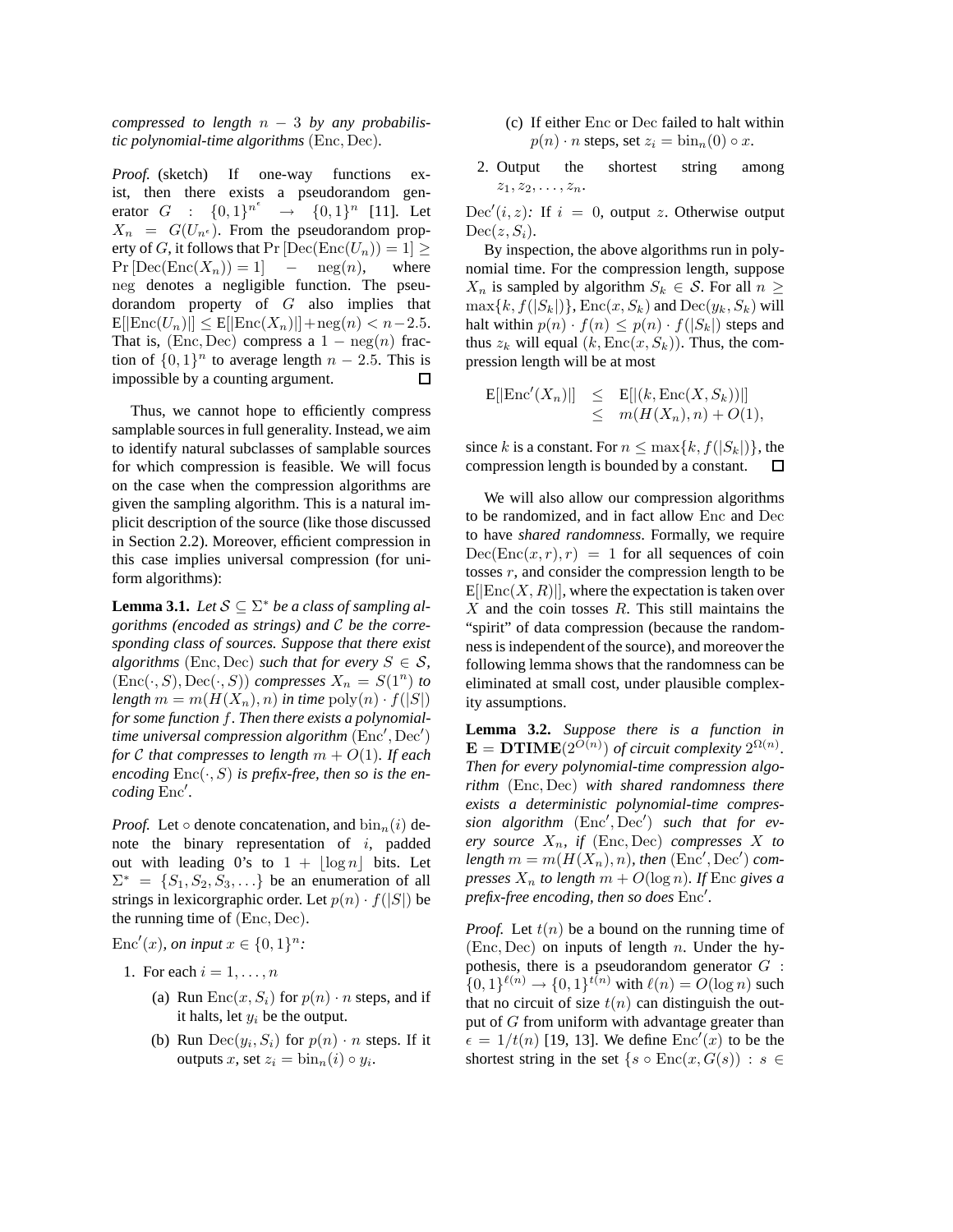$\{0,1\}^{\ell(n)}\}$ , where  $\circ$  denotes concatenation. Now set  $\text{Dec}'(s \circ y) = \text{Dec}(y, G(s))$ . By inspection,  $Dec'(Enc'(x)) = x$  for all x.

For the compression length, the pseudorandom property of G implies that for every string  $x \in$  $\{0,1\}^n$ ,

$$
\begin{array}{rcl}\n\mathbf{E}_S[|\text{Enc}(x, G(S))|] \\
\leq & \mathbf{E}_R[|\text{Enc}(x, R)|] + t(n) \cdot \epsilon \\
= & \mathbf{E}_R[|\text{Enc}(x, R)|] + 1.\n\end{array}
$$

Thus,

$$
E[|\text{Enc}'(X_n)|]
$$
  
=  $E_{X_n}[\min_s | (s, \text{Enc}(X_n, G(s)))|]$   
=  $E_{X_n}[\min_s |\text{Enc}(X_n, G(s))|] + O(\log n)$   
 $\leq E_{X_n}[E_S|[\text{Enc}(X_n, G(S))|]] + O(\log n)$   
 $\leq E_{X_n}[E_R[|\text{Enc}(X_n, R)|] + 1] + O(\log n)$   
 $\leq m(H(X_n), n) + O(\log n)$ 

 $\Box$ 

# **4. Sources with Logspace Samplers**

In this section we consider sources sampled by logarithmic space randomized algorithms. As usual in the theory of randomized space-bounded algorithms, we consider a model where the space-bounded machine has *one-way* access to a tape containing random bits.

It is known that no pseudorandom generator can be implemented as a log-space machine with oneway access to the seed [17]. (This follows from the fact that deciding if a given string is a possible output of the generator is a problem in nondeterministic log-space, and so it is solvable in polynomial time.)

In the rest of this section we show that optimal compression is possible for sources sampled by one-way log-space algorithms. This complements the result of Goldberg and Sipser [9], who showed optimal compression for flat sources whose support is *decidable* by one-way log-space machines. Moreover, logspace samplers generalize the Markov chain model used often in compression work [29]. This is because a Markov chain with  $S$  states can be converted to a machine using space  $\log S$ . (S is usually viewed as a constant so uniformity issues do not arise.)

**Definition 4.1 (Space-bounded Samplable Sources).** We say that a source  $X_n$  is samplable in space s(n) *if there is a probabilistic Turing machine* M *such that:*

- $M(1^n)$  has the same distribution as  $X_n$ ;
- *For every content of the random tape, the computation*  $M(1^n)$  *uses space at most*  $s(n)$
- M *has* one-way *access to the random tape.*

*We say that*  $M$  *is a space-s(n) sampler.* 

Notice that the bound on the space implies that M runs in time  $n2^{O(s(n))}$  and uses at most as many random bits.

The main lemma of this section says that the cumulative probability distributions of logspacesamplable sources can be computed in polynomial time. (A potentially larger class of sources can be handled using the techniques of [2].)

**Lemma 4.1.** *There is an algorithm* A *that on input a* space-s(n) sampler M and string  $x \in \{0,1\}^n$  $r$ uns in time  $\operatorname{poly}(n, 2^{s(n)})$  and returns the cumula*tive probability*  $Pr[M(1^n) \leq x]$ *, where*  $\leq$  *denotes lexicographic ordering.*

*Proof.* Given M, we define a new probabilistic space-bounded machine  $M'$  that uses space  $O(s(n))$  and with the property that, for every  $x \in \{0, 1\}^n$ ,

$$
\Pr\left[M'(1^n, x) \text{ accepts}\,\right] = \Pr\left[M(1^n) \preceq x\right]
$$

Given  $(1^n, x)$ , M' simulates  $M(1^n)$ , and it accepts if and only if the simulated computation outputs a string a such that  $a \preceq x$ . Since M' does not have enough space to store  $a$ , we need to be careful about the way the simulation is performed. Note that if  $a \preceq x$  and a and x have the same length, then either  $a = x$  or, for some i, a is a string of the form  $(x_1, ..., x_{i-1}, 0, a_{i+1}, ..., a_n)$ , where  $x_i = 1$ . That is, a starts with a (possibly empty) prefix of x, then it has a zero in a position in which  $x$ has a one, and then it continues arbitrarily.

At the beginning of the simulation, the head of  $M'$  on the input tape is on the first bit of x. Every time the simulated computation of  $M(1^n)$  writes on the output tape,  $M'$  compares the bit that  $M(1^n)$  is going to write with the current bit of  $x$  that it sees on the output tape. If the bits are the same, then  $M'$ continues the simulation and moves the input-tape head on to the next symbol of x. If  $M(1^n)$  is about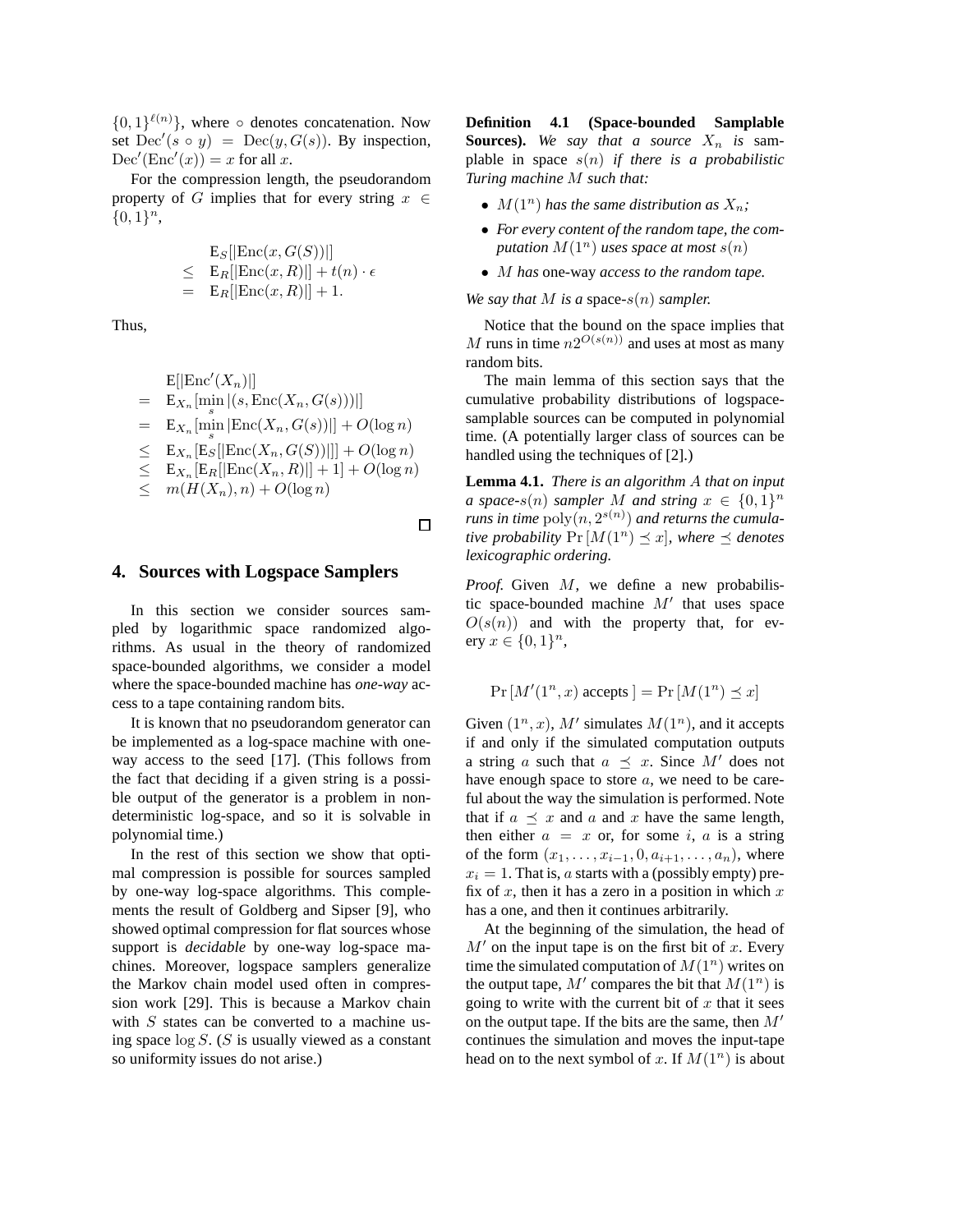to write a one, and the corresponding bit of  $x$  is zero, then the simulation halts and  $M'$  rejects. If  $M(1^n)$ is about to write a zero, and the corresponding bit of x is one, then  $M'$  accepts. Also, if the simulation of  $M(1^n)$  is completed with the input-tape head moving all the way until the end of  $x$ , then also  $M'$  accepts. It should be clear that the contents of the random tape for which  $M'(1^n, x)$  accepts are precisely those for which  $M(1^n)$  outputs a string  $\preceq x$ .

After constructing  $M'$ , it then remains to compute  $Pr[M(1^n, x)$  accepts], which is a standard problem.

We enumerate all  $S = n \cdot 2^{O(s)}$  possible states of  $M(1^n, x)$ , and construct an  $S \times S$  matrix P such that  $P_{i,j}$  is the probability that  $M(1^n, x)$  goes from state  $i$  to state  $j$  in one step. We let  $e$  be the  $S$ dimensional vector such that  $e_i = 1$  if i is the start state of the machine, and  $e_i = 0$  otherwise, and we compute the vector  $eP^S$ . Then, if A is the set of accepting states of the machine, then  $\sum_{a \in A} (eP^S)[a]$ gives the probability that the machine accepts.  $\Box$ 

**Theorem 1 (Compressing log-space Sources).** Let  $X_n$  be a source over  $\{0,1\}^n$  samplable in *space* O(log n)*. Then there are polynomial time algorithms* (Enc, Dec) *that compress*  $X_n$  *to length*  $H(X_n) + 2$ . The encoding is prefix-free.

*Proof.* Combine Lemma 2.2 with Lemma 4.1  $\Box$ 

**Corollary 4.1 (Universal Compression of log-space Sources).** *For every bound* s(n) = O(log n) *there are polynomial-time algo* $rithms\left({\rm Enc}, {\rm Enc}^{-1}\right)$  such that for every source  $X_n$ *over*  $\{0,1\}^n$  *samplable in space*  $s(n)$ *, and for every sufficiently large n*, (Enc, Dec) *compress*  $X_n$  *to length*  $H(X_n) + O(1)$ *. The encoding is prefix-free.* 

*Proof.* Combine Theorem 1 with Lemma 3.1.  $\Box$ 

## **5. Sources with Membership Oracles**

In this section, we consider an alternative approach to bypassing the impossibility of compressing pseudorandom sources. Here we allow the sampler to be an arbitrary probabilistic polynomial-time algorithm, but explicitly impose the constraint that the source is not pseudorandom.

**Definition 5.1.** *Let*  $X_n$  *be a flat source. We say that*  $X_n$  *is a* source with membership oracle *if there is a polynomial-time algorithm D such that*  $D(z)$  =  $1 \Leftrightarrow z \in \text{Sup}(X_{|z|})$ *. For a source*  $X_x$  *indexed*  *by a string* x*, we require instead that there is a polynomial-time algorithm* D *such that*  $D(x, z) =$  $1 \Leftrightarrow z \in \text{Sup}(X_x)$ .

Note that a source with membership oracle cannot be pseudorandom; indeed the algorithm  $D$  distinguishes it from all sources of higher entropy.

Are all samplable sources with membership oracles efficiently compressible? Goldberg and Sipser [9] showed that any source with membership oracle can be compressed to length  $n - \Theta(\log n)$ (provided  $H(X_n) < n - (3 + \delta) \log n$ ). But can they be compressed to length roughly  $H(X_n)$ ? (Think of, say,  $H(X_n) = n/2$ .) This is an intriguing open question, which we first heard from Impagliazzo [12]. Goldberg and Sipser [9] and Wee [27] provide oracles relative to which the  $n - \Theta(\log n)$  bound cannot be improved, and relative to which deterministic compression is impossible.<sup>3</sup> We know of no other evidence regarding this question without oracles.

In this section, we present two positive results about sources with membership oracles. In the first, we show how to compress better than Goldberg– Sipser while using *deterministic* compression and decompression algorithms. In particular, if  $X_n$  is a source with membership oracle and  $H(X_n) \leq k =$  $n - O(\log n)$ , then Goldberg & Sipser showed how to compress  $X_n$  to length  $k + 3 \log n$  with high probability. We show how to compress to length  $k + \delta \cdot (n - k)$  in polynomial-time, for any  $\delta > 0$ . Thus, for  $k = n - o(\log n)$  this is more than a constant factor savings in overhead. In deterministic quasi-polynomial time, we only require  $k \geq n (\log n)^{O(1)}$ , and we show how to compress to length  $k + O(\text{polylog}(n-k)) \leq k + O(\text{polylog} \log n).$ 

Our technique is completely different than that of [9]. Instead of arithmetic coding, we use the recent explicit construction of constant-degree "lossless" expanders [5], together with an idea from distributed algorithms for routing in expander-based networks [3].

In the second result, we show how to compress to length  $H(X) + O(1)$  for a large class of sources

<sup>3</sup> We note that Goldberg and Sipser measure compression by the worst-case length (except for a finite number of exceptions, which makes no difference in the Turing machine model), whereas our definitions involve the average-case length, as in [27]. Nevertheless, our construction for high entropy flat sources below actually gives a worst-case bound on compression length.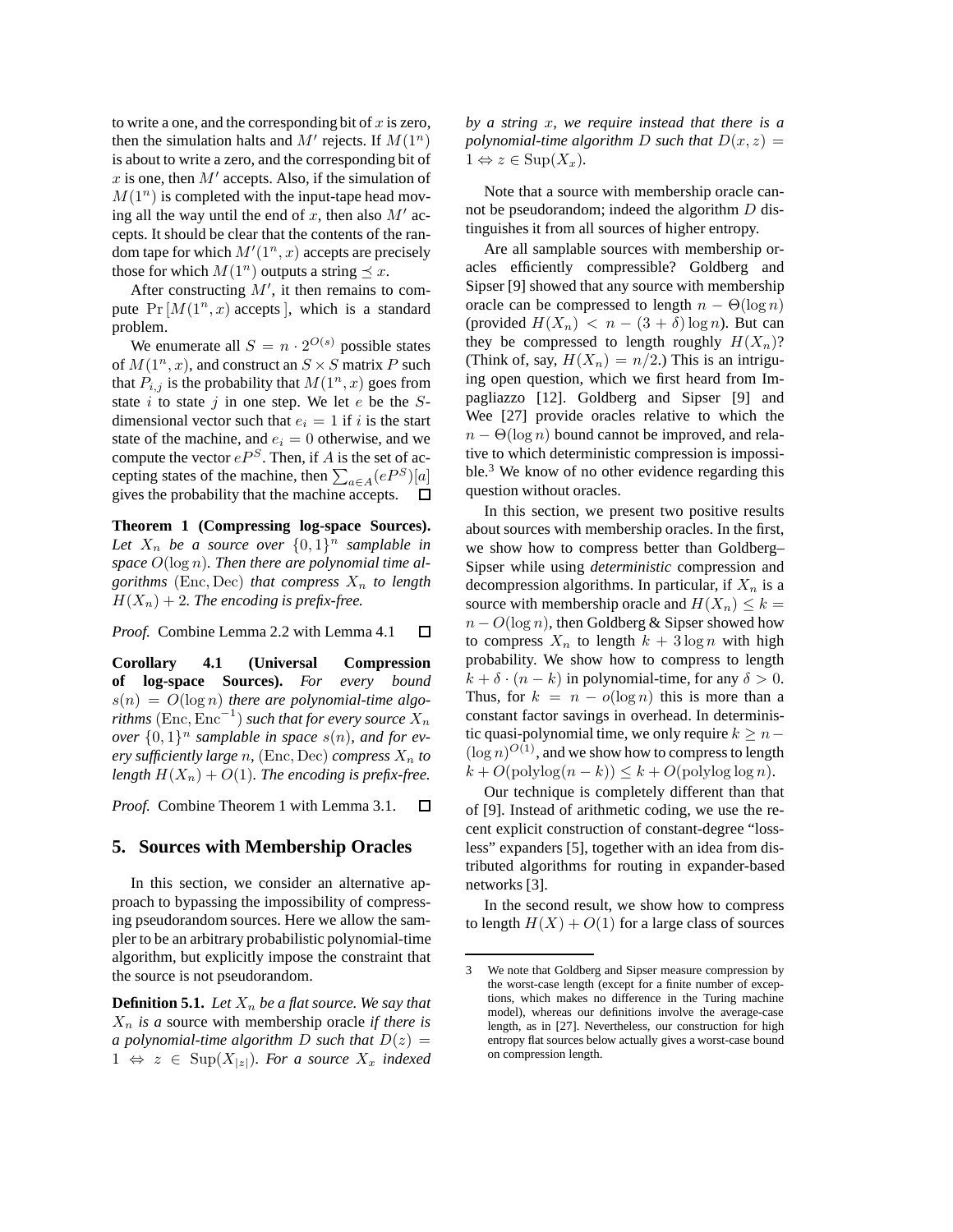with membership oracles, namely those whose supports are self-reducible in the sense of [22].

#### **5.1. Compressing high entropy sources**

We prove the following theorem.

**Theorem 2.** Let  $X_n$  be a flat source with member*ship oracle and*  $H(X_n) \leq k$ . Then  $X_n$  *is compressible:*

- *1. to length*  $k + \text{polylog}(n k)$  *in time*  $n^{O((n-k)/\log(n-k))}$ , and
- 2. to length  $k + \delta \cdot (n k)$  *in polynomial time, for any constant*  $\delta > 0$ *, if*  $k \geq n - O(\log n)$ *,*

*The encodings are prefix-free.*

In particular, we get better compression as  $k$  approaches *n*. Yet even for  $k = n - \text{polylog}(n)$ , we achieve compression to  $k + O(\text{polylog log} n)$ in quasi-polynomial time.

The starting idea of the proof is that we wish to condense the input distribution, without many collisions of points in the support. Lossless condensers, first defined and constructed in [25], do exactly this. We prove that a good condensing function can be used to compress, and then use the expanders constructed by Capalbo et al. [5] as condensing functions. A simple application of this approach would only compress the source to  $k + O(\log n)$  bits. Using an idea from [3], we improve the bound to  $k + \delta \cdot (n - k).$ 

We begin with the following lemma, which shows how a good condensing function can be used to compress.

**Lemma 5.1.** *Suppose*  $X_n$  *is a flat source with membership oracle and*  $S = \text{Sup}(X)$ *. Fix a function*  $f: \{0,1\}^n \times \{0,1\}^d \rightarrow \{0,1\}^m$ . Call  $z \in \{0,1\}^m$ *S*-unique if there is exactly one element  $(x, r) \in$  $S \times \{0,1\}^r$  such that  $f(x,r) = z$ . Suppose that  $\Pr_{x \in X, r \in U_d}[\text{Enc}(x, r) \text{ is } S\text{-unique}] \geq 1 - \epsilon$ . Then  $X_n$  *is compressible to length*  $m + \epsilon n + 1$  *in time*  $(T_f + T_{f^{-1}})$ poly $(n)$ *. Here*  $T_{f^{-1}}$  *denotes the time* to compute the set  $f^{-1}(y)$  on input y. The encod*ing is prefix-free.*

*Proof.* Let  $Enc(x)$  be 0 concatenated with the lexicographically first y of the form  $f(x, r)$  which is Sunique, or  $1x$  if there is no such y. Let  $Dec(1x) = x$ and  $Dec(0y)$  be the  $x \in S$  such that  $f(x, r) = y$ . Then Enc and Dec satisfy the conclusions of the lemma. □

The function  $f$  is essentially a disperser. A disperser is a type of expanding graph where the expansion is required only for sets of a particular size. We will need the expansion close to the degree. For our improvements we will need  $f$  to represent a true expander, as defined as follows.

**Definition 5.2.** *A bipartite graph*  $G = (V, W, E)$ *is a*  $(K, A)$ *-expander if for all*  $T \subseteq V$ *,*  $|T| \le K$ *,*  $|\Gamma(T)| \ge A|T|$ *.* 

The following lemma is self-evident.

**Lemma 5.2.** *Let*  $G = (\{0, 1\}^n, \{0, 1\}^m, E)$  *be a*  $(|S|,(1 - \epsilon/2)D_L)$ -expander with left degree  $D_L$ *and right degree* DR*. Assume the edges are labeled from* {0, 1} <sup>d</sup> *with unique labels out of a given node in*  $\{0,1\}^n$ . Define  $f(x,r)$  to be the neighbor of x *labeled by* r*. Then* f *satisfies the conditions of Lemma 5.1.*

We take  $G$  to be the expander explicitly constructed by Capalbo et al. [5]:

**Theorem 3.**  $[5]^4$  *Let*  $N = 2^n \ge K = 2^k$ , *There are explicitly constructible*  $(K, (1 - \epsilon/2)D_L$  *regular expanders*  $G = (\{0, 1\}^n, \{0, 1\}^m, E)$  *with*  $\emph{left degree } \ \ D_L \ \ = \ \ 2^d \ \ (d \ \ to \ \ be \ \ specified \ \ be$ *low), and*  $M = 2^m = O(KD_L/\epsilon)$  *such that the* set of neighbors of a vertex in  $\{0,1\}^n$  is com*putable in time*  $\text{poly}(n, D_L)$  *and the neighbors of a vertex in* {0, 1} <sup>m</sup> *are computable in time*  $\text{poly}(n, D_L, N/M)$  *with either of the following values of* d*:*

- *1.*  $d = \text{poly}(\log(n k), \log(1/\epsilon))$ *, or*
- 2.  $d = \delta \cdot (n k) + O(\log(1/\epsilon))$ *, where*  $\delta$  *is an arbitrarily small constant.*

Setting  $\epsilon = 1/n$ , the expanders in Part 2 yield compression length  $m = d+k+\log(1/\epsilon)+O(1) =$  $k + \alpha(n - k) + O(\log n) = k + O(\log n)$  for  $k = n - O(\log n)$ . This compression differs from optimal by an additive  $O(\log n)$  term, like in [9]. This was because we had to set  $\epsilon = 1/n$ . We now describe a method where we can use a larger  $\epsilon$ .

First note that Hall's theorem implies that in a  $(K, 1)$ -expander, there is a matching which matches

<sup>4</sup> Part 2 is not stated in [5], but can be obtained by using the extractor of [30] to construct the "small conductors" used in the zig-zag product there. In [5], the computation time of neighborhoods of right-vertices is also not stated, but it can be deduced from the the computation time of neighborhoods of left-vertices and the high-level structure of the construction.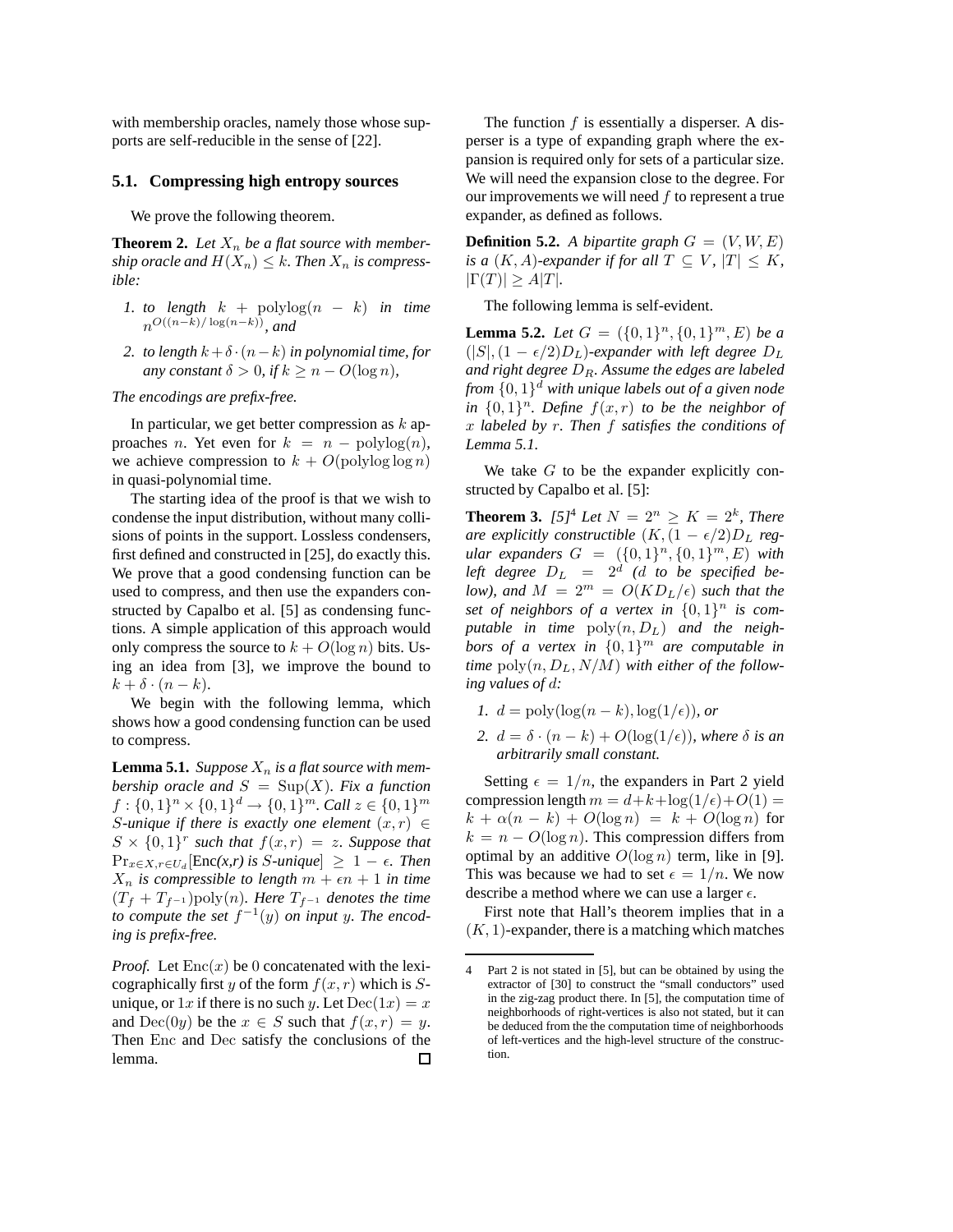all vertices in any K-subset of  $\{0,1\}^n$ . Such a matching may be used as the compression function. We show that better expansion allows us to construct the matching efficiently.

The idea is as follows. For  $S \subseteq V$ , let  $\text{Uniq}(S) = \{w \in W | \Gamma(w) \cap S| = 1\}$  be the set of unique neighbors of S. Let  $S_0 = S = \text{Sup}(X_n)$ . If there is an r such that  $y = f(x, r)$  is Sunique, then we encode  $x$  by the lexicographically first such  $y$ . This gives a maximal matching from  $S_0$  to Uniq( $S_0$ ). If there is no such  $r$ , let  $S_1$  denote all the unmatched elements in S, i.e.,  $S_1 = S_0 \setminus \Gamma(\text{Uniq}(S_0))$ . We now encode x by the lexicographically first  $y = f(x, r)$ which is  $S_1$ -unique, if it exists. This gives a maximal matching from  $S_1$  to  $\text{Uniq}(S_1)$ .

In general, in the ith stage, if we haven't encoded x already, we encode x by the lexicographically first  $y = f(x, r)$  which is  $S_i$ -unique, if it exists. This gives a maximal matching from  $S_i$  to  $\mathrm{Uniq}(S_i)$ . We then set  $S_{i+1} = S_i \setminus \Gamma(\text{Uniq}(S_i))$ . We do this for at most  $t = \lfloor (\log n)/\log(1/\epsilon) \rfloor$  stages.

The number of stages is chosen so that all but  $1/n$  fraction of S have been matched. This is because in each stage, a  $1 - \epsilon$  fraction of nodes gets matched, so all told  $\epsilon^t \leq 1/n$  nodes remain unmatched. It suffices to compress all but  $1/n$  fraction because of Lemma 2.3.

Note that the number of oracle calls to check if a node is in  $S_i$  is at most  $(D_L \cdot D_R)^i$ . Here  $D_R$  denotes the right degree,  $D_R = D_L N/M$ .

Using the expanders from Theorem 3 gives compression length

$$
m = k + d + \log(1/\epsilon) + O(1)
$$

The number of oracle calls is

$$
(D_L \cdot D_R)^t = (ND_L^2/M)^t
$$
  
= poly( $1/\epsilon^t$ , ( $N/K$ )<sup>t</sup>,  $D_L^t$ ).

We also need to multiplying by the time to compute neighborhoods,  $poly(n, D<sub>L</sub>, N/M)$ , which gives a total running time of

$$
\text{poly}(n, 1/\epsilon^t, (N/K)^t, D_L^t).
$$

To optimize compression length, we use the expanders from Part 1 and take  $\epsilon = 1/(n - k)$ . This yields compression length  $k + O(\text{polylog}(n - k))$  and running time  $\text{poly}(n, 1/(n-k)^t, 2^{(n-k)t}, 2^{\text{polylog}(n-k)t}) =$  $n^{O((n-k)/\log(n-k))}$ .

To optimize the running time for  $k \geq n - 1$  $O(\log n)$ , we use the expanders from Part 2 and set  $\epsilon = 2^{-\delta \cdot (n-k)}$  for an arbitrarily small constant  $\delta >$ 0. This gives running time  $poly(n)$  and compression length  $m = k + O(\delta \cdot (n-k)) = k + \delta' \cdot (n-k)$ .

We now mention a couple of types of non-flat distributions  $X_n$  to which we can extend the above result. Details will be given in the final version.

- The result extends to any  $X_n$  whose support is contained in polynomial-time decidable set S of size  $2^k$  (for k satisfying the same constraints as above). This follows because a compression algorithm for the uniform distribution on  $S$  is also a compression algorithm for  $X_n$ . We also can obtain results in case  $Pr[X_n \in S] \geq 1 - \epsilon$ via Lemma 2.3.
- If, instead of having a membership oracle for the support of  $X_n$ , we have an oracle for computing the probability mass under  $X_n$ , the result extends to any  $X_n$  of min-entropy at least  $n - O(\log n)$ . (This requires a slightly augmented version of our construction.) With a probability-mass oracle, we also obtain nontrivial compression for non-flat sources of low entropy. For example, if  $H(X_n) \leq n/4$ , then  $X_n$  lands in the polynomial-time set  $S = \{x :$  $X_n(x) \leq n/2$  with probability at least  $1/2$ , so we can apply the previous bullet.

#### **5.2. Self-Reducible Sets**

For a source  $X_x$  with membership oracle, the relation  $R = \{(x, z) : z \in \text{Sup}(X_x)\}\$ is decidable in polynomial time. Thus sources with membership oracles correspond to the uniform distribution on NP witness sets. Many natural NP witness sets have the following property of self-reducibility:

**Definition 5.3 ([22]).** *A polynomially balanced relation*  $R \subseteq \Sigma^* \times \Sigma^*$  *is self-reducible if there exist polynomial-time computable functions*  $\sigma : \Sigma^* \to \mathbb{N}$ *and*  $\rho : \Sigma^* \times \Sigma^* \to \Sigma^*$  *such that for all*  $x, w =$  $w_1 \cdots w_m \in \Sigma^*$ 

- *1.*  $\sigma(x) = O(\log |x|)$ ,
- 2.  $(x, w_1w_2 \cdots w_m)$   $\in$  *R if and only if*  $(\rho(x, w_1 \cdots w_{\sigma(x)})$ ,  $w_{\sigma(x)+1} \cdots w_m) \in R$ ,
- *3.*  $|\rho(x, w_1w_2 \cdots w_{\sigma(x)})| \leq |x|$ *.*

Intuitively, this definition says that the witness set for a given input can be expressed in terms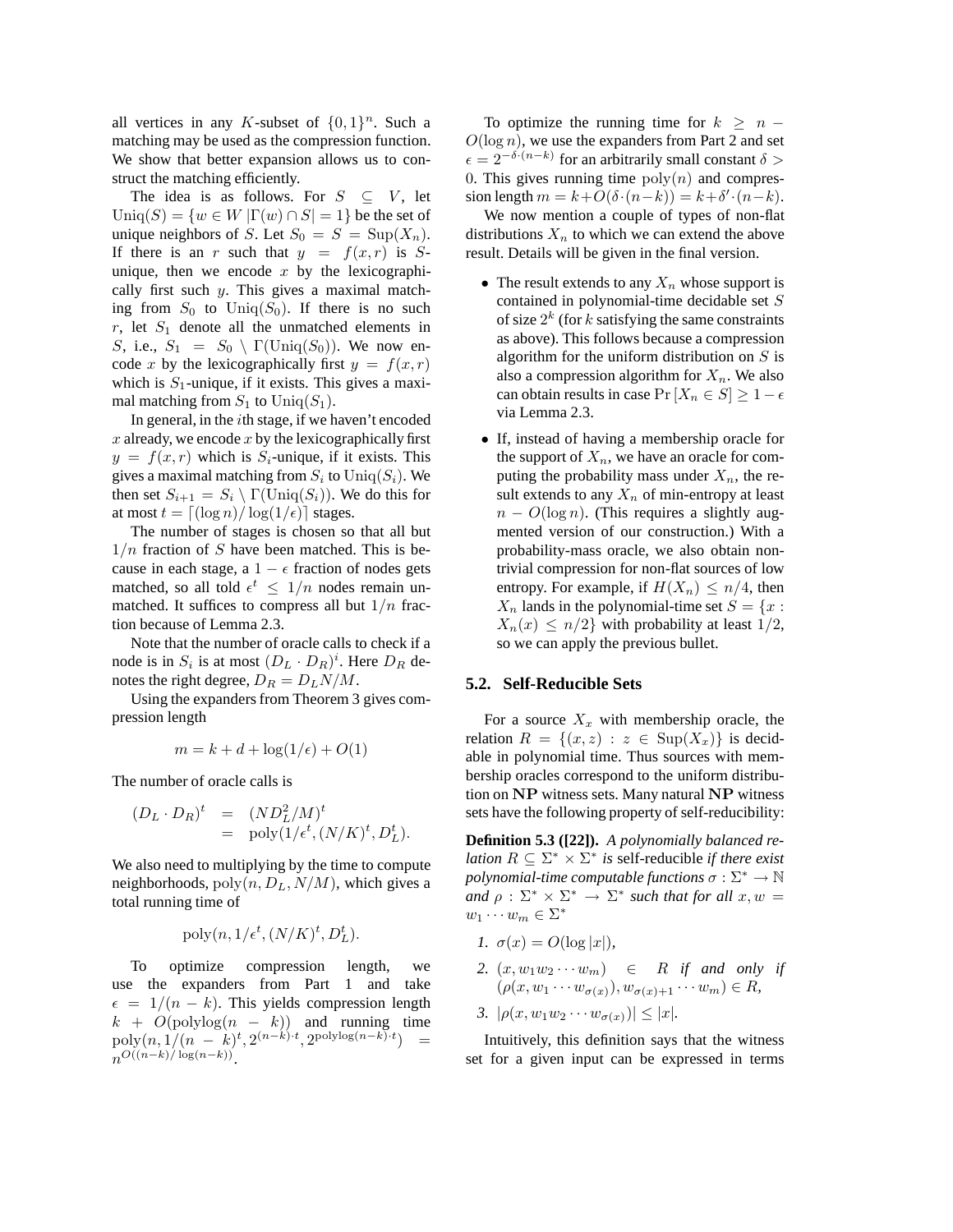of witness sets for smaller inputs. Specifically, the witnesses for  $x$  which begin with initial segment  $w_1 \cdots w_{\sigma(x)}$  are in one-to-one correspondence with the witnesses for the instance  $\rho(x, w_1 \cdots w_{\sigma(x)})$ . Many natural witness relations are self-reducible in this sense, e.g. satisfying assignments of boolean formulae and perfect matchings in bipartite graphs. Jerrum, Valiant, and Vazirani [16] proved that, for self-reducible relations, witnesses can be generated almost uniformly at random if and only if approximate counting of witnesses can be done in probabilistic polynomial time. And, indeed, there are now many approximate counting algorithms known that have been obtained by first constructing almostuniform samplers (typically via the Markov chain Monte Carlo method).

The main result of this section (see the Appendix for a proofs) adds compression of the witness set to the list of tasks equivalent to sampling and counting.

**Theorem 4.** *Let* R *be a self-reducible relation, and for every* x, let  $X_x$  be the uniform distribution on  $\{w : (x, w) \in R\}$ . If the sources  $X_x$  are samplable, *then they can be efficiently compressed (with shared randomness) to length*  $H(X_x) + 4$ *. The encodings are prefix-free.*

*Proof.* We will show how to compute an "approximate arithmetic encoding" for the sources  $X_x$ . A similar approach was used by Goldberg and Sipser [9] in their main result, but as mentioned above they were only able to compress to length  $n - O(\log n)$ . We use the ideas in the reduction from approximate counting to sampling [16] to obtain an almost-optimal compression length.

The first step is to argue that we can efficiently approximate probabilities of witness prefixes. For an input x and a witness prefix  $z = z_1 \cdots z_{\sigma(x)}$ , let  $p(x, z) = Pr\left[X_x|_{\sigma(x)} = z\right]$ , where  $a|_{\ell}$  denotes the first  $\ell$  bits of  $a$ .

**Claim 5.1.** *There is a probabilistic algorithm*  $A(x, z, \epsilon, \delta)$  *running in time*  $poly(|x|, 1/\epsilon, \log(1/\delta))$  *such that* 

$$
\Pr\left[\left|A(x,z,\epsilon,\delta)-p(x,z)\right|>\epsilon\right]\leq\delta
$$

The algorithm A simply takes  $poly(1/\epsilon, \log(1/\delta))$ samples from  $X_x$  and outputs the fraction that begin with prefix  $z$ . The claim follows from a Chernoff Bound.

Fix an input length n, and set  $\delta = 2^{-3n}$ ,  $\epsilon =$  $1/n^{2c}$ , for a large constant c to be specified later. For x of length at most n, z of length at most  $\sigma(x)$ , and a sequence r of  $(poly(n))$  coin tosses for A, define  $q_r(x, z) = A(x, z, \epsilon, \delta; r)$ .

Taking a union bound over all  $x, z$ , the following holds with probability at least  $1 - 2^{-n}$  over r:

$$
|q_r(x, z) - p(x, z)| \le \epsilon \qquad \forall |x| \le n, |z| = \sigma(x).
$$
\n(1)

Our compression and decompression algorithms will choose  $r$  at random, so we may assume they have an  $r$  that satisfies this condition (the exponentially rare  $r$ 's which violate this condition will only increase the expected compression length by at most  $poly(n)/2^{-n}$ ).

Once r is fixed, the  $q_r$ 's induce approximating distributions  $\hat{X}_{x,r}$  via self-reducibility:

 $\hat{X}_{x,r}$ : Select a prefix  $z \in \{0,1\}^{\sigma(x)}$  according to the distribution  $q_r(x, \cdot)$ . Recursively sample  $z' \leftarrow \hat{X}_{\rho(x,z),r}$ . Output  $zz'$ .

Moreover, we can recursively compute the cumulative distribution function  $\hat{F}_{x,r}(w)$  for  $\hat{X}_{x,r}$ with respect to the lexicographic order as follows, writing  $w = zz'$  with  $|z| = \sigma(x)$ :

$$
\hat{F}_{x,r}(zz') = \left(\sum_{u < z} q_r(x,u)\right) + q_r(x,z) \cdot \hat{F}_{\rho(x,z),r}(z').
$$

Thus we can compute the arithmetic coding  $(\widehat{\text{Enc}}_{x,r}, \widehat{\text{Dec}}_{x,r})$  (Lemma 2.2) for  $\hat{X}_{x,r}$  in polynomial time. Our compression algorithms (Enc, Dec) for  $X_x$  itself are as follows:

- $Enc(x, w, r)$ : Let  $c = \widehat{Enc}_{x,r}(w)$ . If  $|c| \leq n$ , output  $0c$ . Otherwise output  $1x$ .
- $Dec(x, bc, r)$ : If  $b = 0$ , output  $Dec_{x, r}(c)$ . Otherwise output  $c$ .

By inspection,  $Dec(x, Enc(x, w, r), r) = x$  for all  $w$ . Thus, we only need to verify the compression length. To do this, we argue about how well  $\hat{X}_{x,r}$ approximates  $X$ .

**Claim 5.2.** *With probability at least*  $1 - 1/n^2$  *over*  $w \leftarrow X_x, X_x(w) \leq \sqrt{2\hat{X}_{x,r}(w)}$ .

To prove this claim, we call a prefix  $z \in \sum^{\sigma(x)}$ *light* if  $Pr[X_x |_{\sigma(x)} = z] \leq 1/(n^c |\Sigma|^{\sigma(x)})$ . Then, by a union bound over all  $z \in \Sigma^{\sigma(x)}$ , the probability that  $z \leftarrow X_x|_{\sigma(x)}$  is light is at most  $1/n^c$ . Thus, if we sample from  $X_x$  by first sampling a prefix z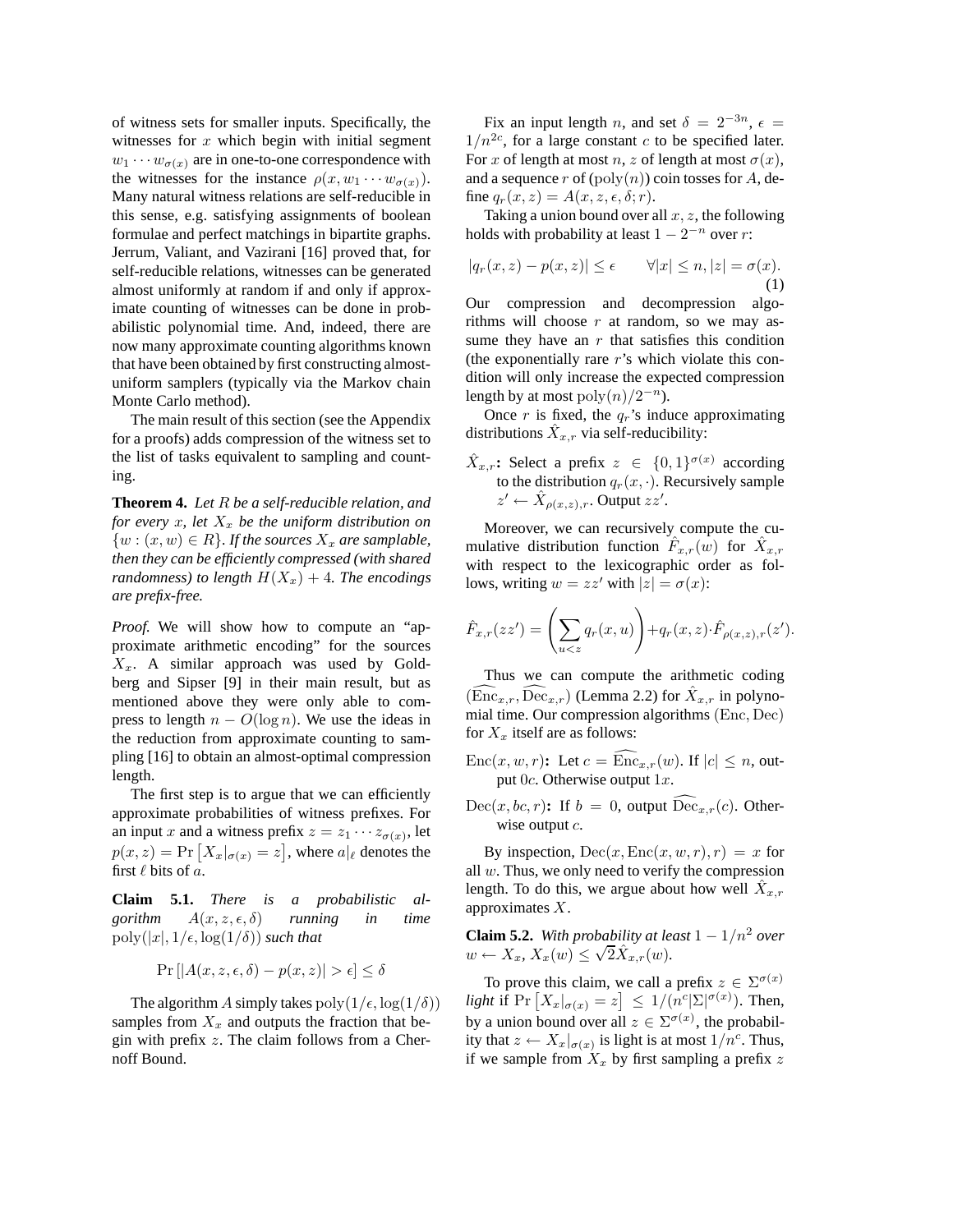and then recursively sampling from  $X_{\rho(x,z)}$ , we encounter a light prefix somewhere along the way with probability at most  $m \cdot (1/n^c)$ , where  $m = \text{poly}(n)$ is a bound on the length of witnesses. For a sufficiently large choice of c, this probability is at most  $1/n^2$ .

So we only need to argue that if the sampling of w involves no light prefixes, then  $X_x(w) \leq$  $\sqrt{2}\hat{X}_{x,r}(w)$ . Let z be the first prefix. By Property (1) of the  $q_r$ 's, we have

$$
q_r(x, z) \geq p(x, z) - \epsilon
$$
  
=  $p(x, z) - \frac{1}{n^{2c}}$   

$$
\geq p(x, z) \cdot \left(1 - \frac{|\Sigma|^{\sigma(x)}}{n^c}\right)
$$
  

$$
\geq p(x, z) \cdot \left(1 - \frac{1}{3m}\right),
$$

for a sufficiently large choice of the constant c. Expanding  $Pr\left[\hat{X}_{x,r} = zz'\right] = q_r(x,z)$ .  $q_r(\rho(x, z), z') \cdots$  and similarly for  $X_x$ , we have  $\hat{X}_{x,r}(w) \ge (1 - 1/3m)^m \cdot X_x(w) \ge X_x(w)/\sqrt{2},$ as desired.

We can now estimate the compression length of  $X_x$  under  $(\text{Enc}(x, \cdot, r), \text{Dec}(x, \cdot, r))$ . Recall that the arithmetic coding  $Enc_{x,r}(w)$  compresses an individual string w to length  $\lceil \log(1/\hat{X}_{x,r}(w)) \rceil$ . If r and  $w$  satisfy the Inequalities  $(1)$  and the conclusion of Claim 5.2, then we can bound this length as

$$
\lceil \log(1/\hat{X}_{x,r}(w)) \rceil \le \log(1/X_x(w)) + 3/2.
$$

The probability that  $r$  and  $w$  do not satisfy either the Inequalities (1) or the conclusion of Claim 5.2 is at most  $2^{-n} + 1/n^2$ . Thus, the average compression length is at most

$$
E_{w \leftarrow X_{x,r}}[|\text{Enc}(x, w, r)|]
$$
  
=  $E_{w \leftarrow X_{x,r}}[\max\{|\widehat{\text{Enc}}_{x,r}(w)|, n\}] + 1$   
 $\leq E_{w \leftarrow X_x}[\log(1/X_x(w)) + 2]$   
+  $(1/n^2 + 2^{-n}) \cdot n + 1$   
=  $H(X_x) + 3$ ,

 $\Box$ 

for large enough  $n$ , as desired.

The randomization in the compression algorithms above can be eliminated via Lemma 3.2, under a complexity assumption. However, if we do not care for a full derandomization, and only to eliminate the *shared* randomness, we can use a "random perturbation" trick from [9] to do it without a complexity assumption.

**Proposition 5.1.** *Let* R *be a self-reducible relation,* and for every x, let  $X_x$  be the uniform distribution *on*  $\{w : (x, w) \in R\}$ *. If the sources*  $X_x$  *are samplable, then they can be compressed by probabilistic polynomial-time algorithms with no shared randomness to length*  $H(X_x) + O(\log n)$ *. The encodings are prefix-free.*

*Proof.* (sketch) The reason that the shared randomness is needed above is so that Enc and Dec compute the same approximations  $q_{x,r}$ . Thus, it suffices to ensure that they compute the same approximations with high probability even if they use independent randomness. This can be done by perturbing the approximations by a random noise  $\eta \leftarrow$  $[-1/n^a, 1/n^a]$  and then rounding the approximations to the nearest multiple of  $1/n^b$  for appropriate constants  $a, b, \eta$  should be included with the compressed string (to  $O(\log n)$  bits of accuracy).  $\Box$ 

The above theorem actually only requires that  $X_x$  can be *approximately sampled*. That is, there is a probabilistic algorithm  $S$  such that for all  $x$ , the output distribution of  $S(x, \epsilon)$  is within variation distance at most  $\epsilon$  of  $X_x$ , and  $S(x, \epsilon)$  runs in time  $\text{poly}(|x|, 1/\epsilon)$ . Thus, we obtain compression algorithms for the wide variety of self-reducible structures for which almost-uniform samplers are known, most notably the set of perfect matchings in a bipartite graph [15]. The ability to compactly store combinatorial substructures of a graph could be useful, for example, in storing substructures of huge graphs such as the World Wide Web; indeed, there have been recent efforts at compressing Web graphs [1].

In addition, we can show that compression and almost-uniform sampling are *equivalent*.

**Theorem 5.** *Let* R *be a self-reducible relation, and for every*  $x$ *, let*  $X_x$  *be the uniform distribution on*  $W_x = \{w : (x, w) \in R\}$ . Then the following con*ditions are equivalent:*

- 1.  $X_x$  can be approximately sampled in polyno*mial time.*
- 2.  $X_x$  can be compressed to length  $H(X_x)$  + O(1) *by probabilistic polynomial-time compression algorithms with shared randomness.*
- *3.* X<sup>x</sup> *can be compressed to length*  $H(X_x) + O(\log n)$  *by probabilistic polynomial-time compression algorithms with no shared randomness.*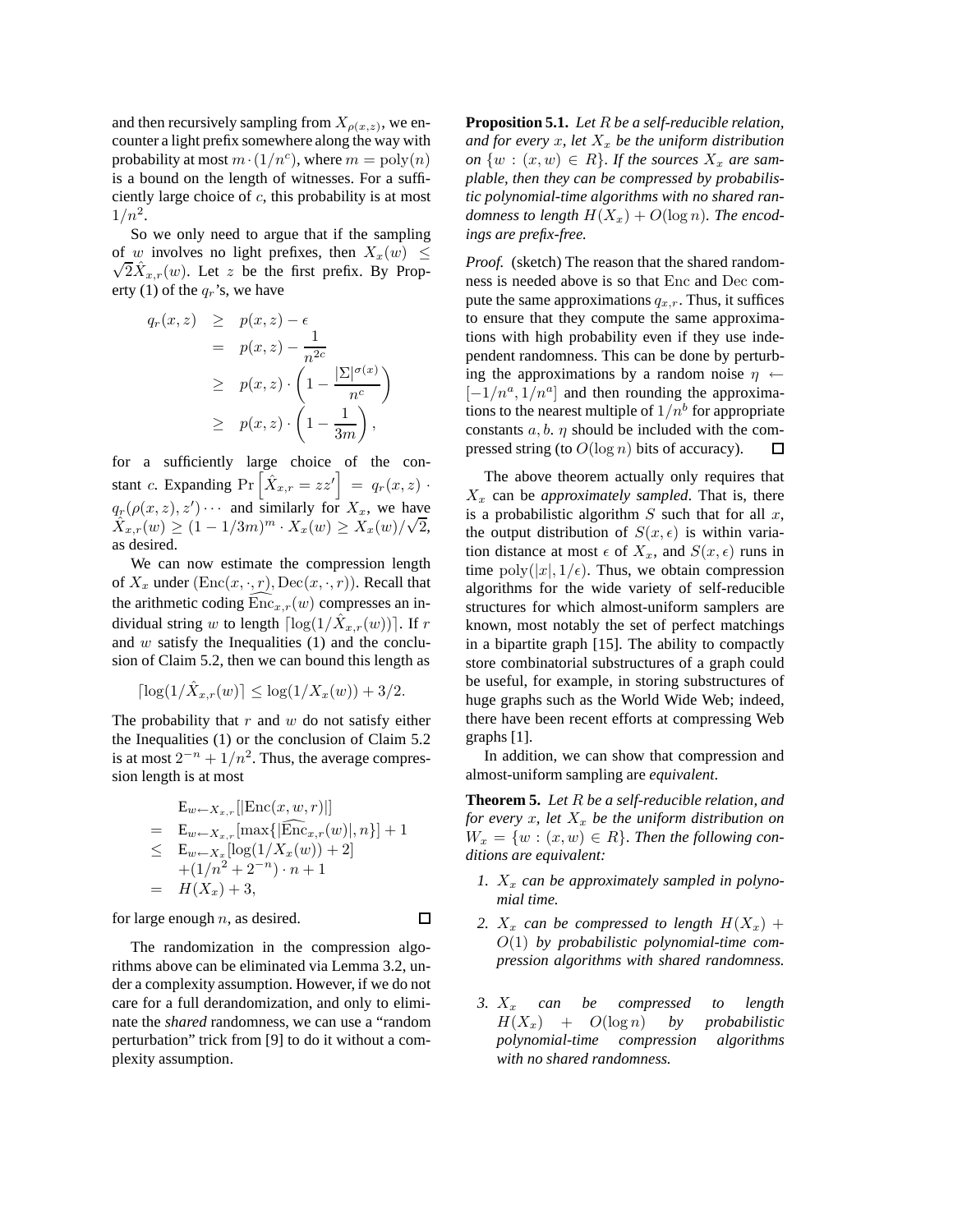*Proof.* (sketch) We have already argued that sampling (Item 1) implies compression (Items 2 and 3). For the converse, suppose (Enc, Dec) compresses  $X_x$  to length  $m \leq H(X_x)+c \log n$  with shared randomness. By the results of Sinclair and Jerrum [24] (building on [16]), approximate sampling follows if we can approximate  $|W_x|$  to within a poly $(n)$  accuracy factor. This would be easy if we could estimate the average compressed length  $m$ ; unfortunately, random sampling from  $X_x$  is unavailable to us.

Instead, we use random sampling from the compressed space and decompressing. In particular, we will use random sampling to estimate  $p_{\ell}$  =  $\Pr_{y \in U_{\leq \ell}}[\text{Dec}(y) \in W_x]$ , where  $U_{\leq \ell}$  denotes the uniform distribution on  $\{0,1\}^{\leq \ell}$ , the set of strings of length  $\langle \ell \rangle$ . With high probability, we find the largest integer  $\hat{m}$  such that  $p_{\hat{m}} \geq 1/n^{c+2}.$ 

We claim that  $2^{n}$  approximates  $|W_x|$  to within a polynomial factor. For one direction, note that  $|W_x| \ge p_{\hat{m}} |\{0,1\}^{\le \hat{m}}| \ge 2^{\hat{m}}/n^{c+2}$ . For the other direction, note that Markov's inequality implies that  $Pr_{w \in X_x} [|\text{Enc}(w)| \le m + 1] \ge 1/(m + 1)$ . Therefore, the number of encodings of  $W_x$  with length at most  $m+1$  is at least  $|W_x|/(m+1) \ge 2^m/(n^c(m+1))$ 1))  $\geq 2^{m+2}/n^{c+2} > |\{0,1\}^{\leq m+1}|/n^{c+2}$ . Hence  $\hat{m} \ge m + 1 \ge H(X_x) - O(1)$  and  $2^{\hat{m}} \ge \Omega(|W_x|)$ .

A final extension we mention is that our results also apply to some non-uniform distributions on the witness set  $\{w : (x, w) \in R\}$ . Specifically, it applies to sources  $X_x$  that are compatible with the self-reduction in the sense that the distribution of  $X_x$  conditioned on having prefix z is precisely  $z \circ X_{\rho(x,z)}$ . An example is perfect matchings on weighted bipartite graphs, where each edge has a nonnegative weight and the probability of matching is proportional to the product of the weights on its edges. The algorithm of [15] can also sample from such distributions, and hence we can also compress such distributions close to the entropy.

### **References**

- [1] M. Adler and M. Mitzenmacher. Toward compressing web graphs. In *Proceedings of the 2001 Data Compression Conference*, 2001.
- [2] E. Allender, D. Bruschi, and G. Pighizzini. The complexity of computing maximal word functions. *Computational Complexity*, 3(4):368–391, 1993.
- [3] S. Arora, F. T. Leighton, and B. M. Maggs. On-line algorithms for path selection in a nonblocking network. *SIAM Journal on Computing*, 25(3):600–625, 1996.
- [4] B. Barak, R. Shaltiel, and A. Wigderson. Computational analogues of entropy. In *11th International Conference on Random Structures and Algorithms*, 2003.
- [5] M. Capalbo, O. Reingold, S. Vadhan, and A. Wigderson. Randomness conductors and constant-degree lossless expanders. In *Proceedings of the 34th Annual ACM Symposium on Theory of Computing*, pages 659–668, 2002.
- [6] B. Chor and O. Goldreich. Unbiased bits from sources of weak randomness and probabilistic communication complexity. *SIAM Journal on Computing*, 17(2):230–261, 1988.
- [7] T. M. Cover and J. A. Thomas. *Elements of Information Theory*. John Wiley & Sons, Inc., 1991.
- [8] W. Diffie and M. E. Hellman. New directions in cryptography. *IEEE Transactions in Information Theory*, IT-22(6):644–654, 1976.
- [9] A. Goldberg and M. Sipser. Compression and ranking. *SIAM Journal on Computing*, 20:524–536, 1991.
- [10] O. Goldreich and S. Vadhan. Comparing entropies in statistical zero-knowledge with applications to the structure of SZK. In *Proc. of Conference on Computational Complexity*, pages 54–73, 1999.
- [11] J. Håstad, R. Impagliazzo, L. Levin, and M. Luby. A pseudorandom generator from any one-way function. *SIAM Journal on Computing*, 28:1364–1396, 1999.
- [12] R. Impagliazzo, October 1999. Remarks in Open Problem session at the DIMACS Workshop on Pseudorandomness and Explicit Combinatorial Constructions.
- [13] R. Impagliazzo and A. Wigderson.  $P = BPP$  if E requires exponential circuits: Derandomizing the XOR lemma. In *Proceedings of the 29th Annual ACM Symposium on Theory of Computing*, pages 220–229, 1997.
- [14] M. Jerrum and A. Sinclair. Approximating the permanent. *SIAM Journal on Computing*, 18(6):1149– 1178, 1989.
- [15] M. Jerrum, A. Sinclair, and E. Vigoda. A polynomial-time approximation algorithm for the permanent of a matrix with non-negative entries. In *Proceedings of the 33rd Annual ACM Symposium on Theory of Computing*, pages 712–721, 2001.
- [16] M. Jerrum, L. Valiant, and V. Vazirani. Random generation of combinatorial structures from a uniform distribution. *Theoretical Computer Science*, 43:169–188, 1986.